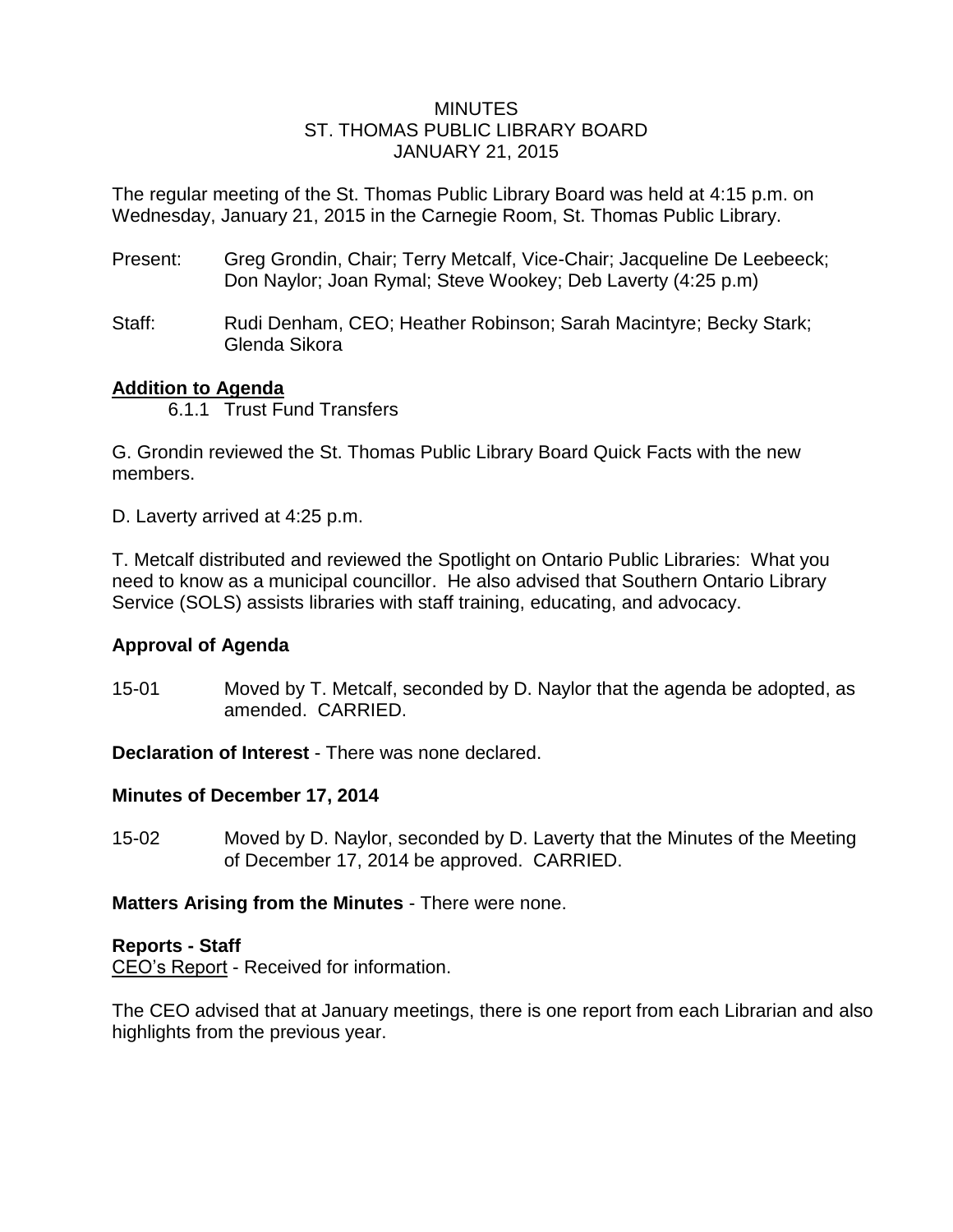## **Update**

Elgin County's Director of Cultural Services is presenting a series of recommendations to County Council next week, concerning the County's migration to a new ILS. We are planning to partner with them, and once those recommendations are approved, we will be able to plan our next steps.

#### Unfinished Business

The City is in the process of reviewing their Non-Union By-Laws therefore the Library's Non-Union By-Law is delayed.

## Pay Equity

Although the Board met all the requirements of the original pay equity legislative requirements when the original law was passed in the 1990s, it appears that since then a "Maintenance Plan" has not been developed. This Plan deals with who is responsible for what, how appeals are handled, what the time frame for responses is, etc. The CEO, H. Robinson, City H.R. and CUPE representatives met and will be developing that plan. Once completed, we will undergo a comprehensive pay equity review, encompassing all bargaining unit members. Staff from all levels will be asked to participate in future consultations. There is not expected to be a significant impact.

Board Training Plan Details - Received for information.

Special Meeting

In order to meet the City's budget timetable, the Board agreed to meet on Wednesday, February 11 at 4 p.m. in the Carnegie Room for finance and budget training, before the regular meeting on February 18, 2015.

Library Activities

Public Services Librarian Report - Received for information.

Systems and Public Services Librarian Report – Received for information.

Outreach and Community Development Librarian Report - Received for information.

Friends Book Sales Report – December 2014 - Received for information.

G. Grondin reported that the Friends have realized higher sales as they have increased their effort and sales advertisements.

Friends Liaison Report - December 2014 - Received for information.

The Friends will be applying for a summer student again this year.

**Statistics** 

2014 General Usage Statistics - Received for information.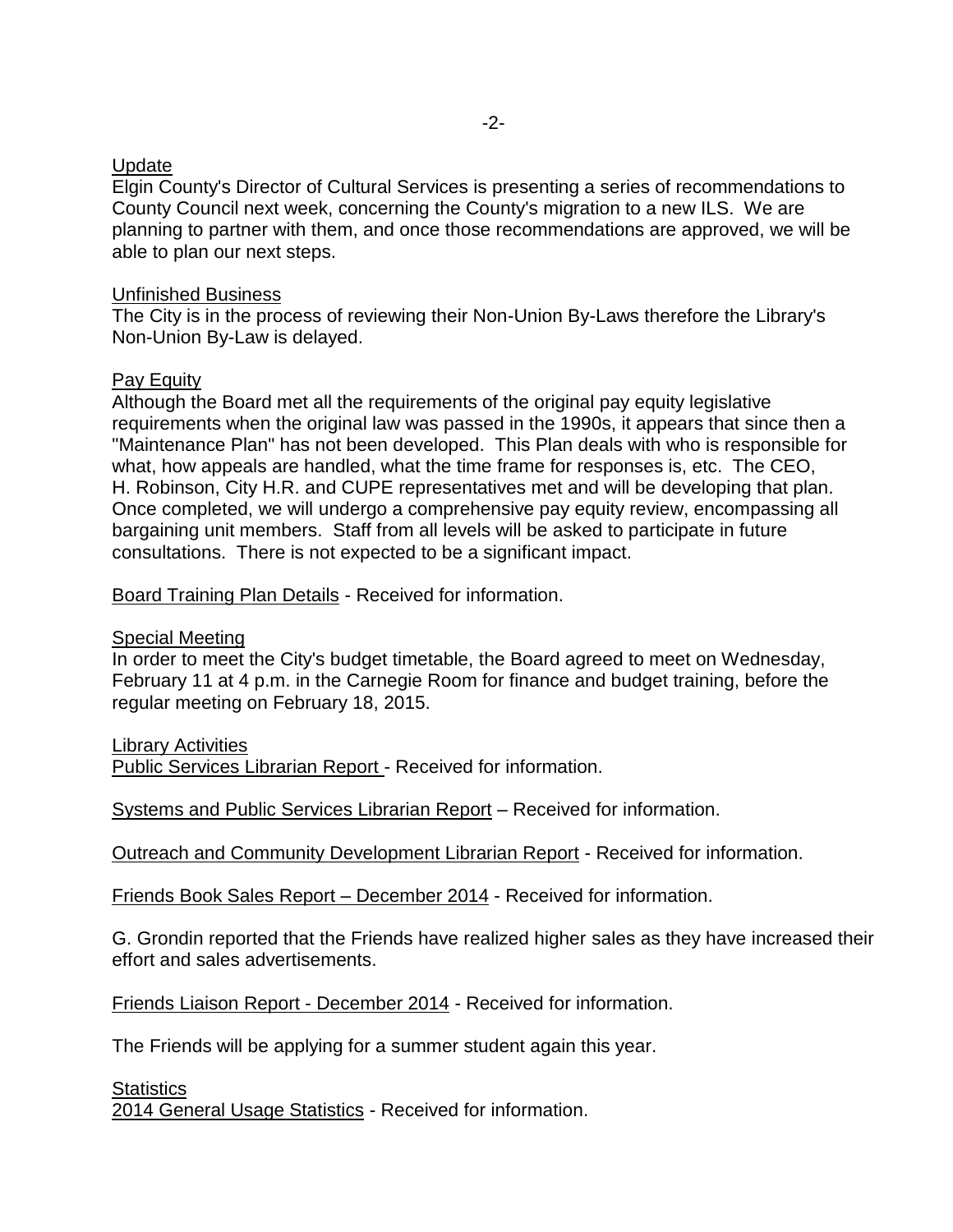-3-

The CEO will be addressing statistics questions in the training sessions. She noted that some customers visit the library, use items in the library but do not check out materials.

1996 to 2014 General Statistics - Yearly Totals - Received for information.

# **Reports - Standing Committees**

Finance and Building and Grounds

December 31, 2014 Projection Summary of January 21, 2015 - Distributed and received for information.

15-03 Moved by T. Metcalf, seconded by D. Naylor that the St. Thomas Public Library Board approve the Trust Fund Transfers from the Palmer Donation to the Operating Accounts of Children's and Teens' Program for \$4,744.90 and to Circulation/Inventory Control for \$13,833.37 for a total of \$18,578.27. CARRIED.

Southern Ontario Library Service - There was no report.

Personnel and Public Relations - There was no report.

Federation of Ontario Public Libraries - There was no report.

# **Correspondence**

Terri Brzuskniewicz - Card of Thanks - Received for information.

MPP Jeff Yurek - 2015 Ontario Volunteer Service Awards - Received for information.

# **Policies**

Board Bylaws 01-07 - Duties and Responsibilities of Standing Committees - Received for information.

The CEO reported that the Board Committees should be changed, removing "Building and Grounds" responsibilities from the Finance Committee, as it is now handled by the City, and adding a new committee responsible for Fundraising and Public Relations.

15-04 Moved by T. Metcalf, seconded by J. Rymal that the St. Thomas Public Library Board approve the Duties and Responsibilities of Standing Committees policy as amended. CARRIED.

Policy 03-04 Regulations, Fees and Fines Schedule - Received for information.